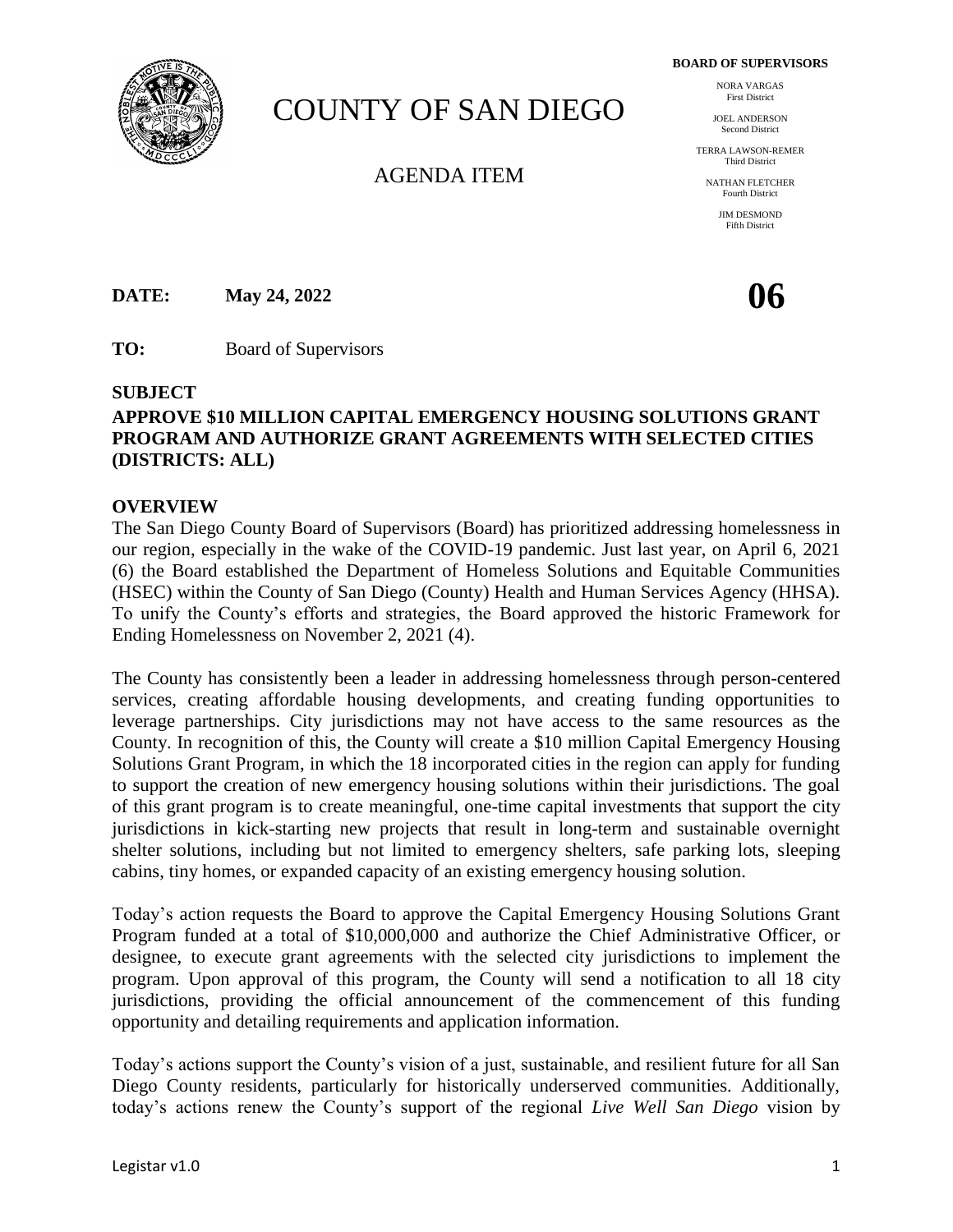ensuring low-income residents have access to suitable living environments, as well as enhancing the quality of life for residents by encouraging decent and affordable housing, which promotes a healthy, safe, and thriving region.

# **RECOMMENDATION(S) CHIEF ADMINISTRATIVE OFFICER**

- 1. Approve the Capital Emergency Housing Solutions Grant Program funded at a total of \$10,000,000.
- 2. Authorize the Chief Administrative Officer, or designee, upon approval of applications and successful negotiations, to execute grant agreements with the selected city jurisdictions to implement the Capital Emergency Housing Solutions Grant Program.

# **EQUITY IMPACT STATEMENT**

The We All Count Point-in-Time Count (PITC) identifies the number of individuals living on the streets or in emergency shelters on one specific designated day of the year. In the 2020 Point-in-Time Count, 7,638 individuals were identified as living on the streets or in shelters throughout San Diego County. Of those who were unsheltered, 58% reported having a disability, which includes 37% of the population who reported having a mental health condition. Unified under a County of One approach, the County of San Diego is dedicated to addressing the root causes of homelessness and providing preventative and supportive services to the most vulnerable residents. The Framework for Ending Homelessness (Framework) outlines the path towards building the capacity to advance the San Diego County of Board of Supervisors' priority of addressing homelessness.

People of color are disproportionally impacted among those experiencing homelessness, with 27.2% identifying as Black or African American, roughly five times the proportion of African Americans in the region; 3.4% identifying as American Indian or Alaska Native, which is nearly three times the proportion in the region; 2.8% identifying as Asian and 28% identifying as Hispanic. Individuals at-risk of or experiencing homelessness, impacted residents, community partners and other key stakeholders were engaged during the development of the plans outlined in today's actions, and their feedback was sought and incorporated.

Ensuring racial and social equity in all aspects of homelessness prevention and response is one of the key principles that guide the Framework and all items that fall under its strategic domains. Additionally, securing equitable housing, supports and funding will assist those who are experiencing homelessness or at-risk of homelessness throughout San Diego County. Therefore, it is anticipated that the recommended actions will provide needed housing and supports to individuals countywide, including those that are disproportionately represented in the system.

# **FISCAL IMPACT**

Funds for this request are included in the Fiscal Year 2022-23 CAO Recommended Operational Plan. If approved, this request will result in costs of \$10,000,000 in Fiscal Year 2022-23 for the Capital Emergency Housing Solutions Grant program. The funding source is General Purpose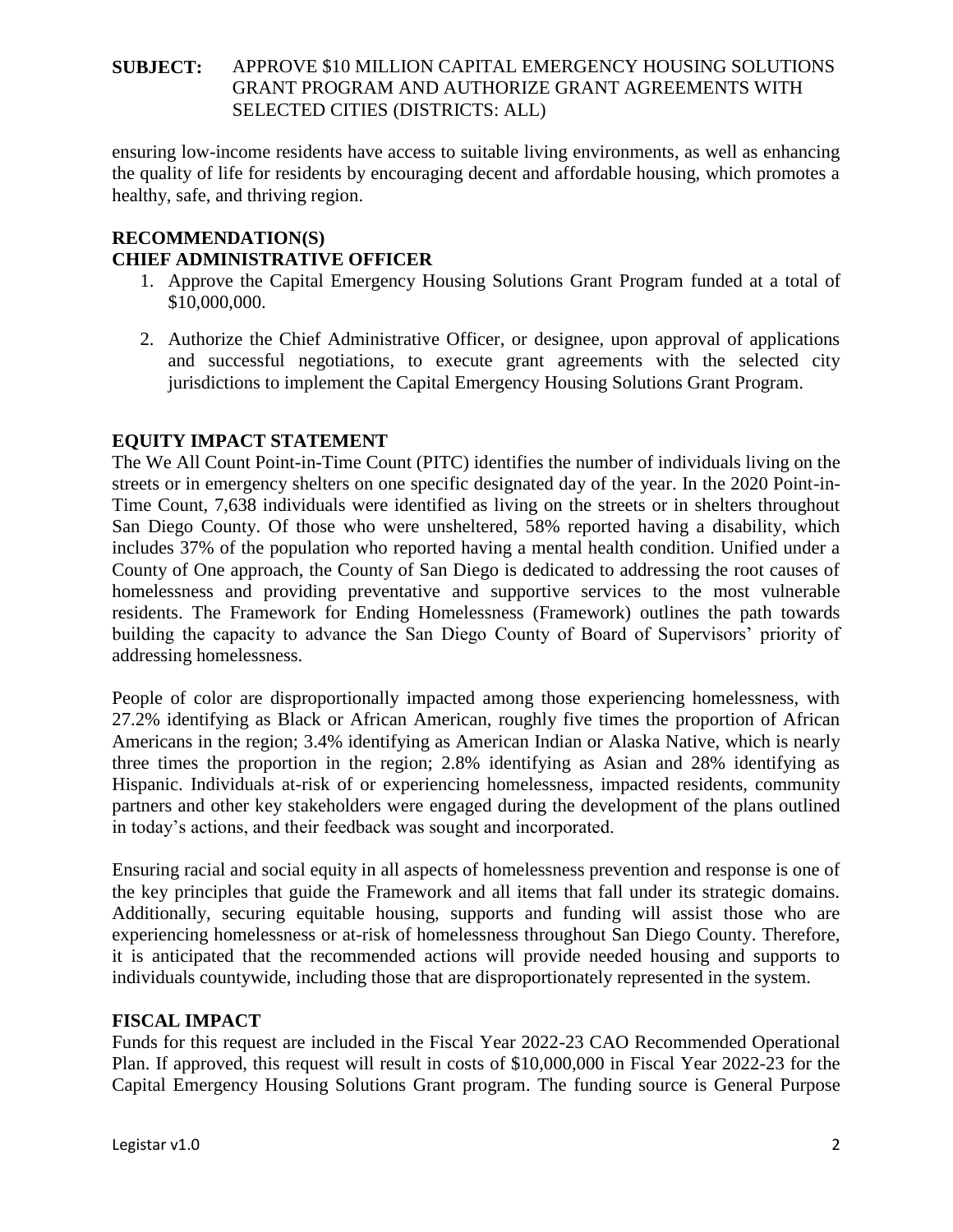Revenue on a one-time basis. There will be no change in net General Fund cost and additional staff years.

#### **BUSINESS IMPACT STATEMENT**  $N/A$

# **ADVISORY BOARD STATEMENT**

N/A

# **BACKGROUND**

Now, more than ever, in the wake of the COVID-19 pandemic, the San Diego County Board of Supervisors (Board) has prioritized addressing homelessness in our region. Just last year, on April 6, 2021 (6) the Board established the Department of Homeless Solutions and Equitable Communities (HSEC) within the County of San Diego (County) Health and Human Services Agency (HHSA). To unify the County's efforts and strategies, the Board approved the historic Framework for Ending Homelessness on November 2, 2021 (4).

The County has consistently been a leader in addressing homelessness through person-centered services, creating affordable housing developments, and creating funding opportunities to leverage partnerships. As refenced in the State of the County address on March 29, 2022, city jurisdictions may not have access to the same resources as the County. In recognition of this, the County will create a \$10 million Capital Emergency Housing Solutions Grant program in which the 18 incorporated cities in the region can apply for funding to support the creation of new emergency housing solutions within their jurisdictions. The goal of this grant program is to create meaningful, one-time investments that support the City jurisdictions in kick-starting new projects that result in long-term and sustainable overnight shelter solutions, including but not limited to emergency shelters, safe parking lots, sleeping cabins, tiny homes, or expanded capacity of an existing emergency shelter.

This funding is available for any of the 18 city municipalities in San Diego County. In order to be eligible for this funding, the proposals must be for one-time costs associated with a new emergency housing solution, including but not limited to acquiring property or capital improvements to create emergency shelters, shelters, safe parking lots, sleeping cabins, tiny homes, or expand the capacity of an existing emergency shelter solution.

Upon approval of this item, the County will send a notification to all 18 city jurisdictions, providing the official announcement of the commencement of this funding opportunity and detailing requirements and application information. Multiple projects may be submitted by each city municipality, but each will be evaluated independently. Applications will be accepted during a 30 day period. Notification of awards is anticipated to occur approximately 30 days after the application period closes. Additional applications periods will be opened until all funds are expended.

Proposed projects with the earliest operational date will be prioritized first. Projects will be evaluated based on the following criteria: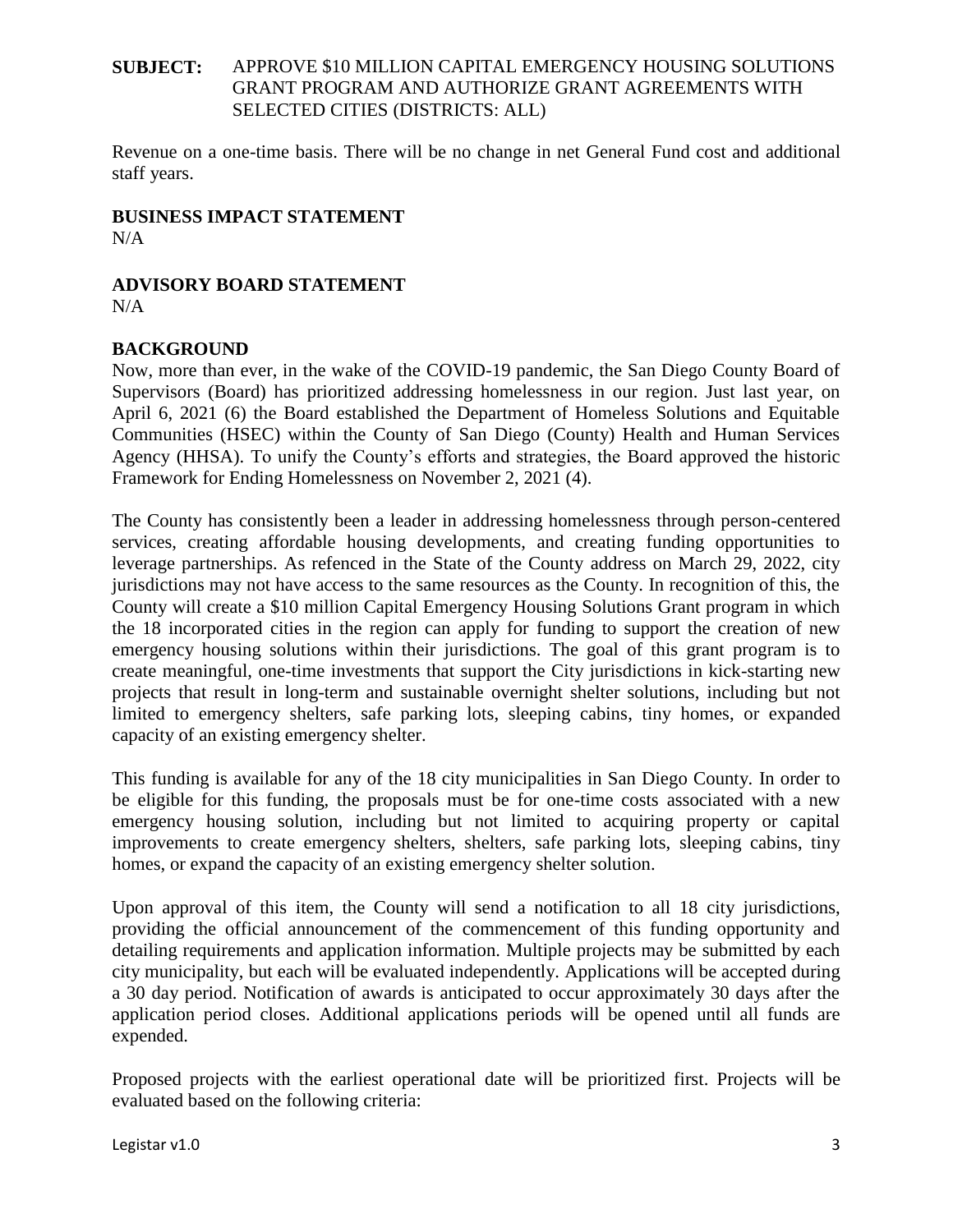- Readiness
	- o Projects with earliest operational date will be prioritized first.
	- o Additionally, construction/shovel readiness (including site control) and financial readiness is important to ensure timeliness of project.
- City Council and Community Approval
	- o Strong local support for project would be needed to ensure limited barriers to implementation.
- Need
	- $\circ$  May be demonstrated through a combination of factors, including but not limited to, the number of individuals to be served, type of service, Point-in-Time Count number relative to the population within the city, geographic location, healthy places index and others.
	- o Lack or gap of existing internal/external funding or inadequate existing funding for the creation of emergency housing solutions within their respective city.
- Sustainability of Operations
	- o Must show that project can be sustained long term after funds are spent. City must demonstrate the operations of the emergency shelter solutions can be sustained for at least two (2) years, and it is encouraged that any subsequent use of the facility will be aligned with a homelessness solution.

If an awarded project is unable to expend all funds by the deadline, the City will be required to return unspent funds. Additionally, cities must agree to follow all funding source requirements, including grant reporting requirements.

If awarded, the city would retain the option to also participate in the Regional Shelter Collaboration Agreement. This agreement, which is available for all city jurisdictions independent of this grant opportunity, lays the foundation for regional collaboration around emergency shelters for homelessness. Laid out in this agreement, for any current or future shelter a city commits to operating, the County will commit to providing some supportive services that may include behavioral health continuum of care, public health education and relevant communicable disease screening tools to the shelter operator, and assistance to individuals in obtaining HHSA-administered benefits and self-sufficiency resources including, CalWORKs, General Relief, Cal Fresh, Medi-Cal, and Cash Assistance Program for Immigrants (CAPI).

Today's action requests the Board to approve the Capital Emergency Housing Solutions Grant Program funded at a total of \$10,000,000 and authorize the Chief Administrative Officer, or designee, to execute grant agreements with the selected city jurisdictions to implement the program. This item supports the County's Framework for Ending Homelessness, specifically Permanent Housing and Support strategic domain. Additionally, these actions support the County's vision of a just, sustainable, and resilient future for all San Diego County residents, particularly for historically underserved communities. Additionally, this renews the County's support of the regional *Live Well San Diego* vision by ensuring low-income residents have access to suitable living environments, as well as enhancing the quality of life for residents by encouraging decent and affordable housing, which promotes a healthy, safe, and thriving region.